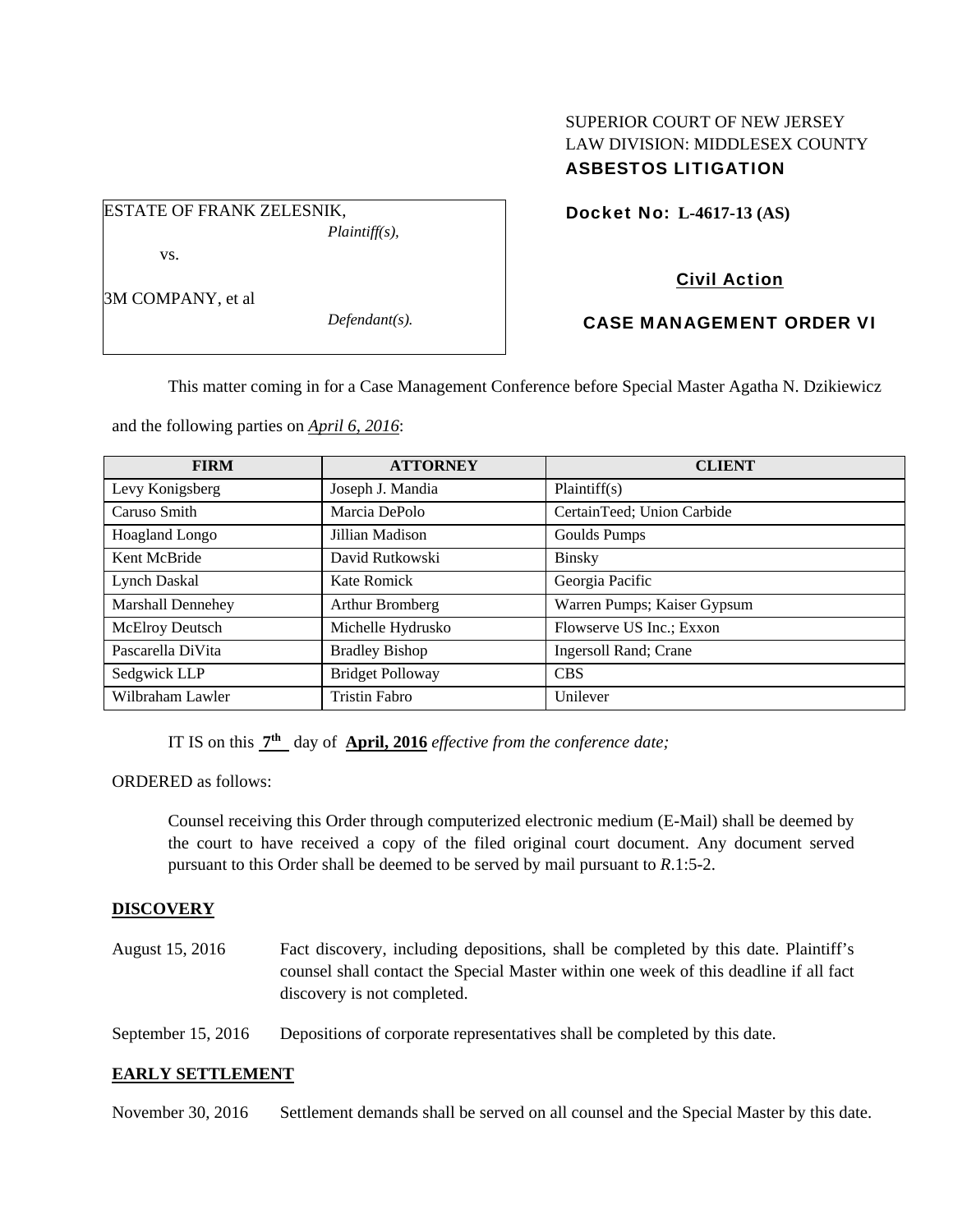### **SUMMARY JUDGMENT MOTION PRACTICE**

| Plaintiff's counsel shall advise, in writing, of intent not to oppose motions by this date. |
|---------------------------------------------------------------------------------------------|
| Summary judgment motions shall be filed no later than this date.                            |
| Last return date for summary judgment motions.                                              |
|                                                                                             |

### **MEDICAL DEFENSE**

| September 30, 2016 | Plaintiff shall serve medical expert reports by this date.                                                                            |
|--------------------|---------------------------------------------------------------------------------------------------------------------------------------|
| September 30, 2016 | Upon request by defense counsel, plaintiff is to arrange for the transfer of pathology<br>specimens and x-rays, if any, by this date. |
| December 30, 2016  | Defendants shall identify its medical experts and serve medical expert reports, if<br>any, by this date.                              |

### **LIABILITY EXPERT REPORTS**

- September 30, 2016 Plaintiff shall identify its liability experts and serve liability expert reports or a certified expert statement by this date or waive any opportunity to rely on liability expert testimony.
- December 30, 2016 Defendants shall identify its liability experts and serve liability expert reports, if any, by this date or waive any opportunity to rely on liability expert testimony.

#### **ECONOMIST EXPERT REPORTS**

September 30, 2016 Plaintiff shall identify its expert economists and serve expert economist report(s), if any, by this date or waive any opportunity to rely on economic expert testimony.

December 30, 2016 Defendants shall identify its expert economists and serve expert economist report(s), if any, by this date or waive any opportunity to rely on economic expert testimony.

#### **EXPERT DEPOSITIONS**

January 31, 2017 Expert depositions shall be completed by this date. To the extent that plaintiff and defendant generic experts have been deposed before, the parties seeking that deposition in this case must file an application before the Special Master and demonstrate the necessity for that deposition. To the extent possible, documents requested in a deposition notice directed to an expert shall be produced three days in advance of the expert deposition. The expert shall not be required to produce documents that are readily accessible in the public domain.

#### **PRE-TRIAL AND TRIAL**

August 2, 2016 The settlement conference previously scheduled on this date is **cancelled**.

\_\_\_\_\_\_\_\_\_\_\_\_\_\_\_\_\_\_\_\_\_\_\_\_\_\_\_\_\_\_\_\_\_\_\_\_\_\_\_\_\_\_\_\_\_\_\_\_\_\_\_\_\_\_\_\_\_\_\_\_\_\_\_\_\_\_\_\_\_\_\_\_\_\_\_\_\_\_\_\_\_\_\_\_\_\_\_\_\_\_\_\_\_\_\_\_\_\_\_\_\_\_\_\_\_\_\_\_\_\_